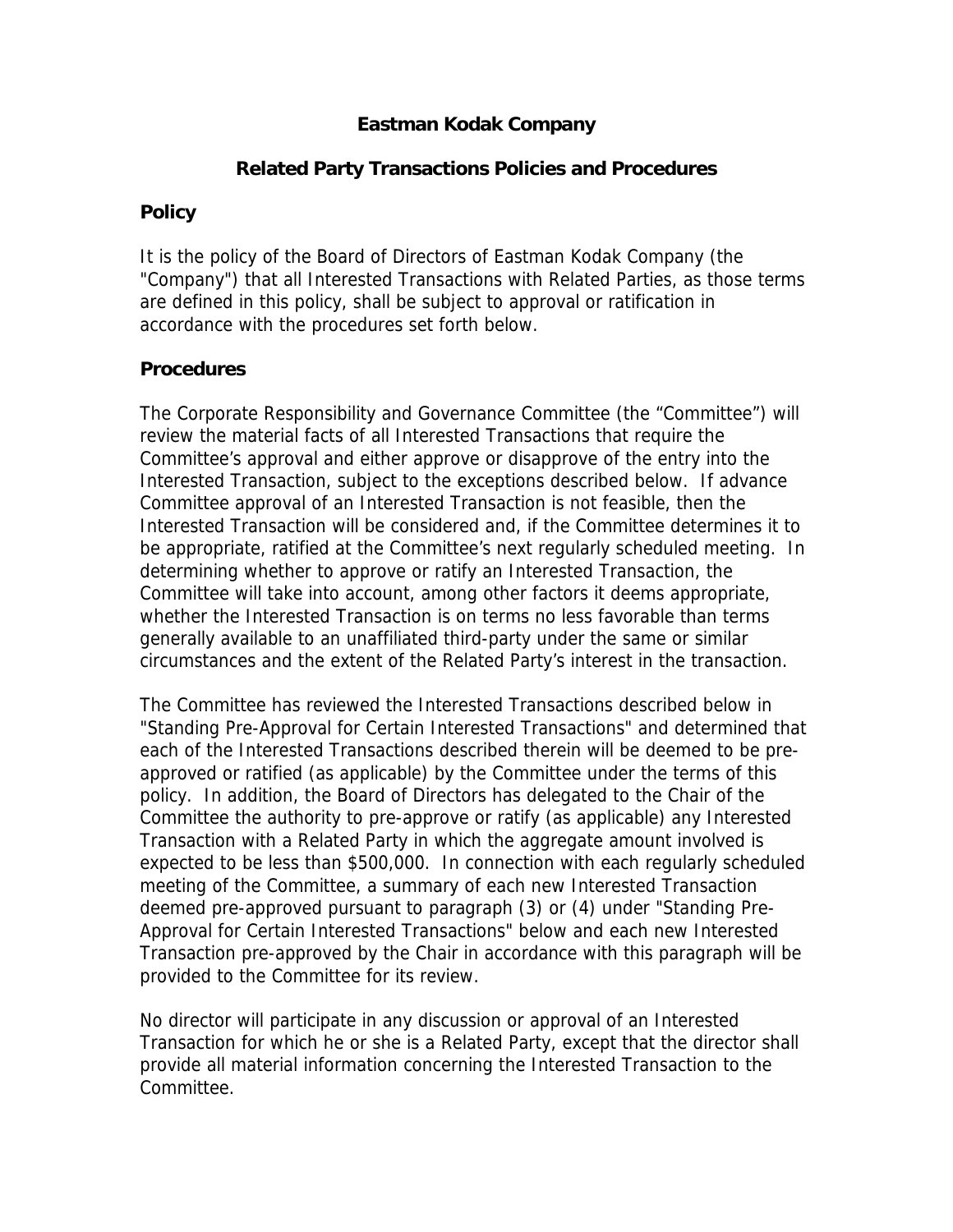If an Interested Transaction will be ongoing, the Committee may establish guidelines for the Company's management to follow in its ongoing dealings with the Related Party. Thereafter, the Committee, on at least an annual basis, will review and assess ongoing relationships with the Related Party to see that they are in compliance with the Committee's guidelines and that the Interested Transaction remains appropriate.

# **Definitions**

An "Interested Transaction" is any transaction, arrangement or relationship or series of similar transactions, arrangements or relationships (including any indebtedness or guarantee of indebtedness) in which (1) the aggregate amount involved will or may be expected to exceed \$100,000 in any calendar year, (2) the Company is a participant, and (3) any Related Party has or will have a direct or indirect interest (other than solely as a result of being a director or a less than 10 percent beneficial owner of another entity).

A "Related Party" is any (a) person who is or was (since the beginning of the last fiscal year for which the Company has filed a Form 10-K and proxy statement, even if they do not presently serve in that role) an executive officer, director or nominee for election as a director, (b) greater than 5 percent beneficial owner of the Company's common stock, or (c) immediate family member of any of the foregoing. Immediate family member includes a person's spouse, parents, stepparents, children, stepchildren, siblings, mothers- and fathers-in-law, sonsand daughters-in-law, and brothers- and sisters-in-law and anyone residing in such person's home (other than a tenant or employee).

## **Standing Pre-Approval for Certain Interested Transactions**

The Committee has reviewed the types of Interested Transactions described below and determined that each of the following Interested Transactions will be deemed to be pre-approved by the Committee, even if the aggregate amount involved will exceed \$100,000.

**1. Employment of Executive Officers**. Any employment by the Company of an executive officer of the Company if:

**a.** the related compensation is required to be reported in the Company's proxy statement under Item 402 of the Securities and Exchange Commission's ("SEC's") compensation disclosure requirements (generally applicable to "named executive officers"); or

**b.** the executive officer is not an immediate family member of another executive officer or director of the Company, the related compensation would be reported in the Company's proxy statement under Item 402 of the SEC's